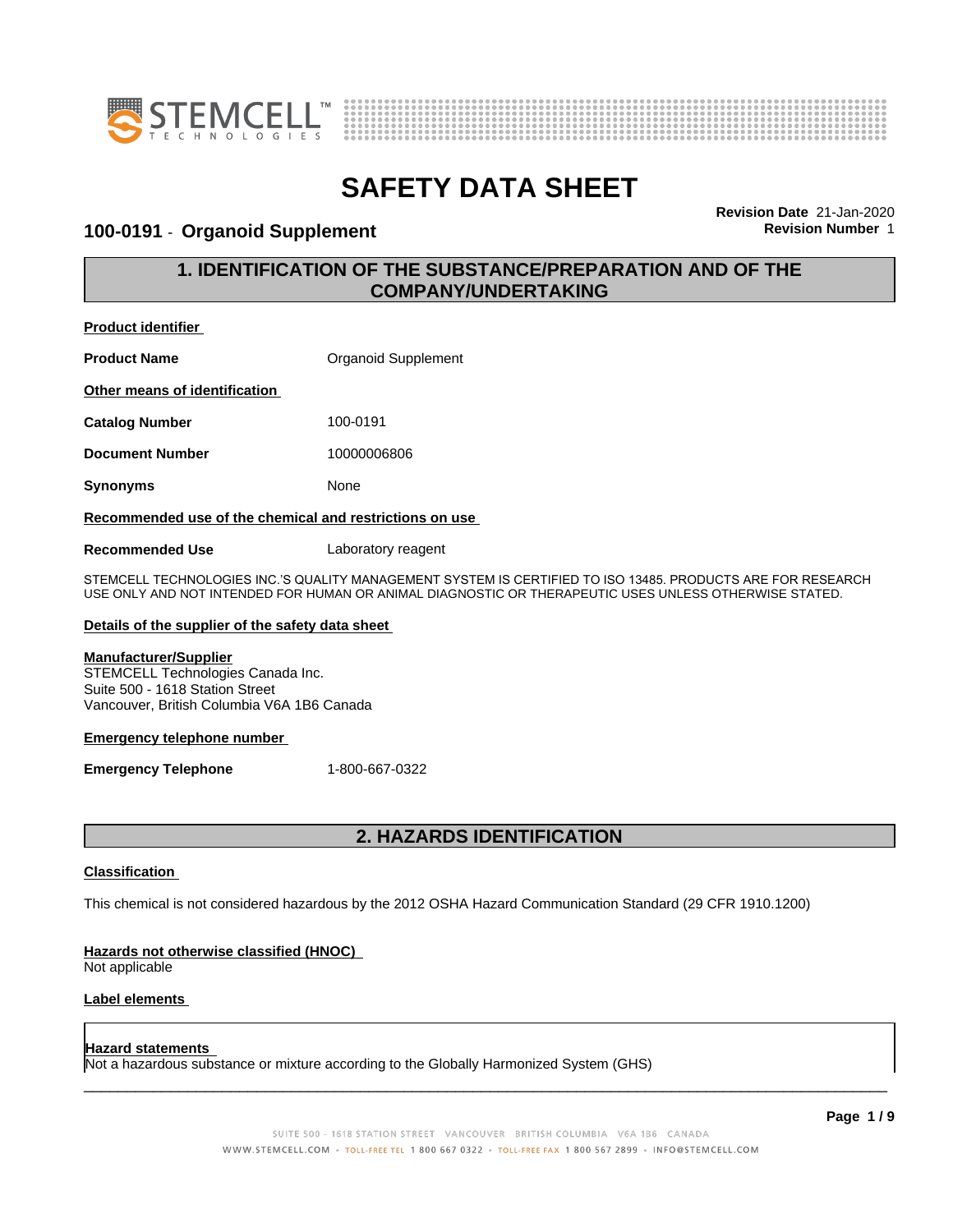



# \_\_\_\_\_\_\_\_\_\_\_\_\_\_\_\_\_\_\_\_\_\_\_\_\_\_\_\_\_\_\_\_\_\_\_\_\_\_\_\_\_\_\_\_\_\_\_\_\_\_\_\_\_\_\_\_\_\_\_\_\_\_\_\_\_\_\_\_\_\_\_\_\_\_\_\_\_\_\_\_\_\_\_\_\_\_\_\_\_\_\_\_\_ **Revision Date** 21-Jan-2020 **100-0191** - **Organoid Supplement Revision Number** 1

The product contains no substances which at their given concentration, are considered to be hazardous to health.

**Appearance** Clear **Physical state** Liquid **Odor No information available Appearance** Clear

#### **Other Information** Not applicable

**Unknown acute toxicity** 20 % of the mixture consists of ingredient(s) of unknown toxicity

20 % of the mixture consists of ingredient(s) of unknown acute oral toxicity

20 % of the mixture consists of ingredient(s) of unknown acute dermal toxicity

20 % of the mixture consists of ingredient(s) of unknown acute inhalation toxicity (gas)

20 % of the mixture consists of ingredient(s) of unknown acute inhalation toxicity (vapor)

20 % of the mixture consists of ingredient(s) of unknown acute inhalation toxicity (dust/mist)

### **3. COMPOSITION/INFORMATION ON INGREDIENTS**

#### **Substance**

Not applicable.

#### **Mixture**

Not a hazardous substance or mixture according to the Globally Harmonized System (GHS)

\*The exact percentage (concentration) ofcomposition has been withheld as a trade secret.

### **4. FIRST AID MEASURES**

#### **Description of first aid measures**

| <b>Inhalation</b>   | Remove to fresh air.                                                                                                    |
|---------------------|-------------------------------------------------------------------------------------------------------------------------|
| Eye contact         | Rinse thoroughly with plenty of water for at least 15 minutes, lifting lower and upper eyelids.<br>Consult a physician. |
| <b>Skin contact</b> | Wash skin with soap and water.                                                                                          |
| Ingestion           | Clean mouth with water and drink afterwards plenty of water.                                                            |
|                     |                                                                                                                         |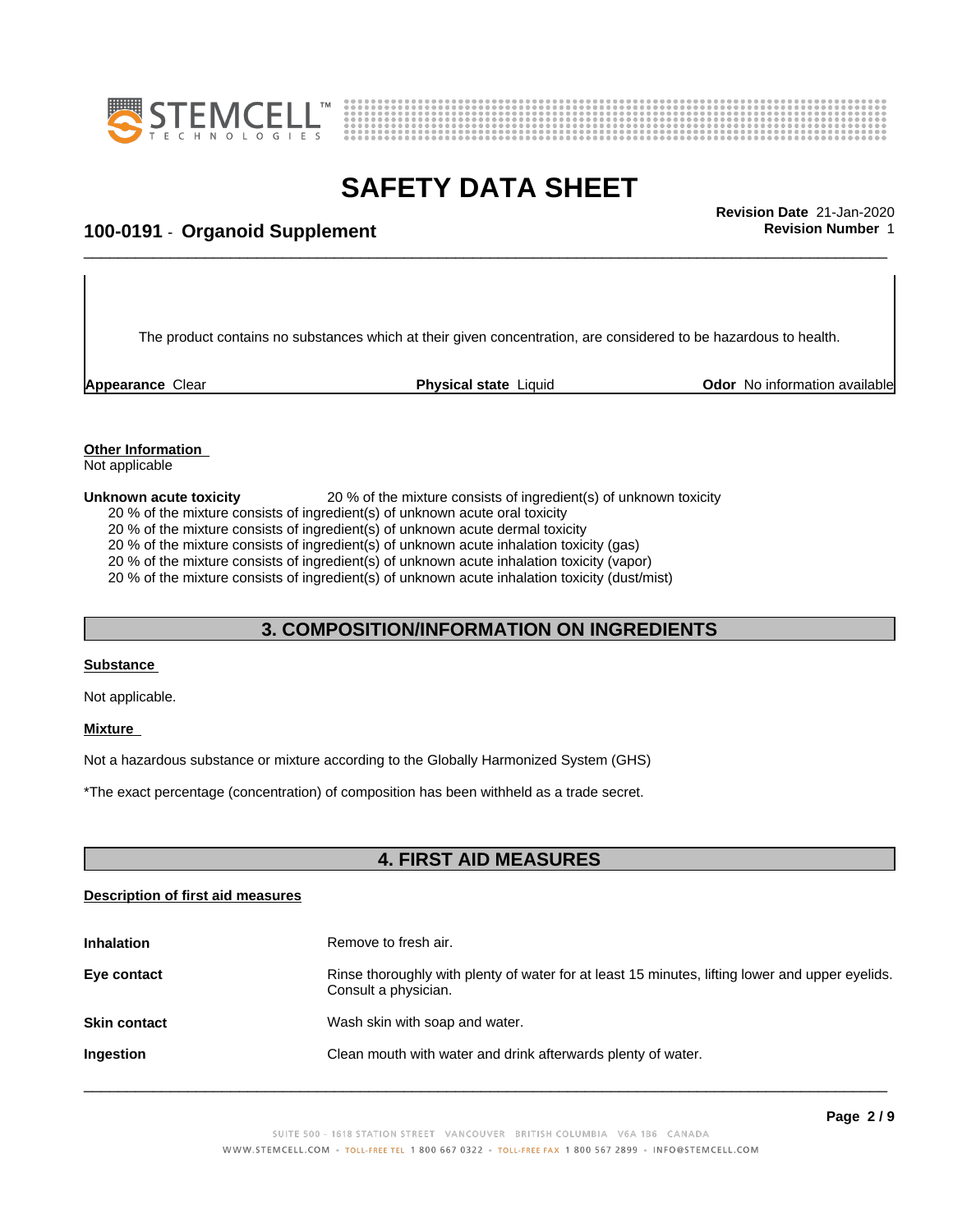



# \_\_\_\_\_\_\_\_\_\_\_\_\_\_\_\_\_\_\_\_\_\_\_\_\_\_\_\_\_\_\_\_\_\_\_\_\_\_\_\_\_\_\_\_\_\_\_\_\_\_\_\_\_\_\_\_\_\_\_\_\_\_\_\_\_\_\_\_\_\_\_\_\_\_\_\_\_\_\_\_\_\_\_\_\_\_\_\_\_\_\_\_\_ **Revision Date** 21-Jan-2020 **100-0191** - **Organoid Supplement Revision Number** 1

|                                                                                           | Most important symptoms and effects, both acute and delayed                                                               |
|-------------------------------------------------------------------------------------------|---------------------------------------------------------------------------------------------------------------------------|
|                                                                                           | No information available.<br><b>Symptoms</b>                                                                              |
|                                                                                           | Indication of any immediate medical attention and special treatment needed                                                |
|                                                                                           | Treat symptomatically.<br>Note to physicians                                                                              |
|                                                                                           |                                                                                                                           |
| Use extinguishing measures that are appropriate to local circumstances and the            | <b>Suitable Extinguishing Media</b><br>surrounding environment.                                                           |
|                                                                                           | Unsuitable extinguishing media<br>CAUTION: Use of water spray when fighting fire may be inefficient.                      |
|                                                                                           | Specific hazards arising from the<br>No information available.<br>chemical                                                |
|                                                                                           | <b>Explosion data</b><br><b>Sensitivity to Mechanical Impact None.</b><br><b>Sensitivity to Static Discharge</b><br>None. |
| Firefighters should wear self-contained breathing apparatus and full firefighting turnout | Special protective equipment for<br>gear. Use personal protection equipment.<br>fire-fighters                             |
|                                                                                           | <b>6. ACCIDENTAL RELEASE MEASURES</b>                                                                                     |
|                                                                                           | Personal precautions, protective equipment and emergency procedures                                                       |
|                                                                                           | Ensure adequate ventilation.<br><b>Personal precautions</b>                                                               |
|                                                                                           |                                                                                                                           |

| <b>Environmental precautions</b>                     |                                                                                      |
|------------------------------------------------------|--------------------------------------------------------------------------------------|
| <b>Environmental precautions</b>                     | See Section 12 for additional Ecological Information.                                |
| Methods and material for containment and cleaning up |                                                                                      |
| <b>Methods for containment</b>                       | Prevent further leakage or spillage if safe to do so.                                |
| Methods for cleaning up                              | Pick up and transfer to properly labeled containers.                                 |
| <b>Prevention of secondary hazards</b>               | Clean contaminated objects and areas thoroughly observing environmental regulations. |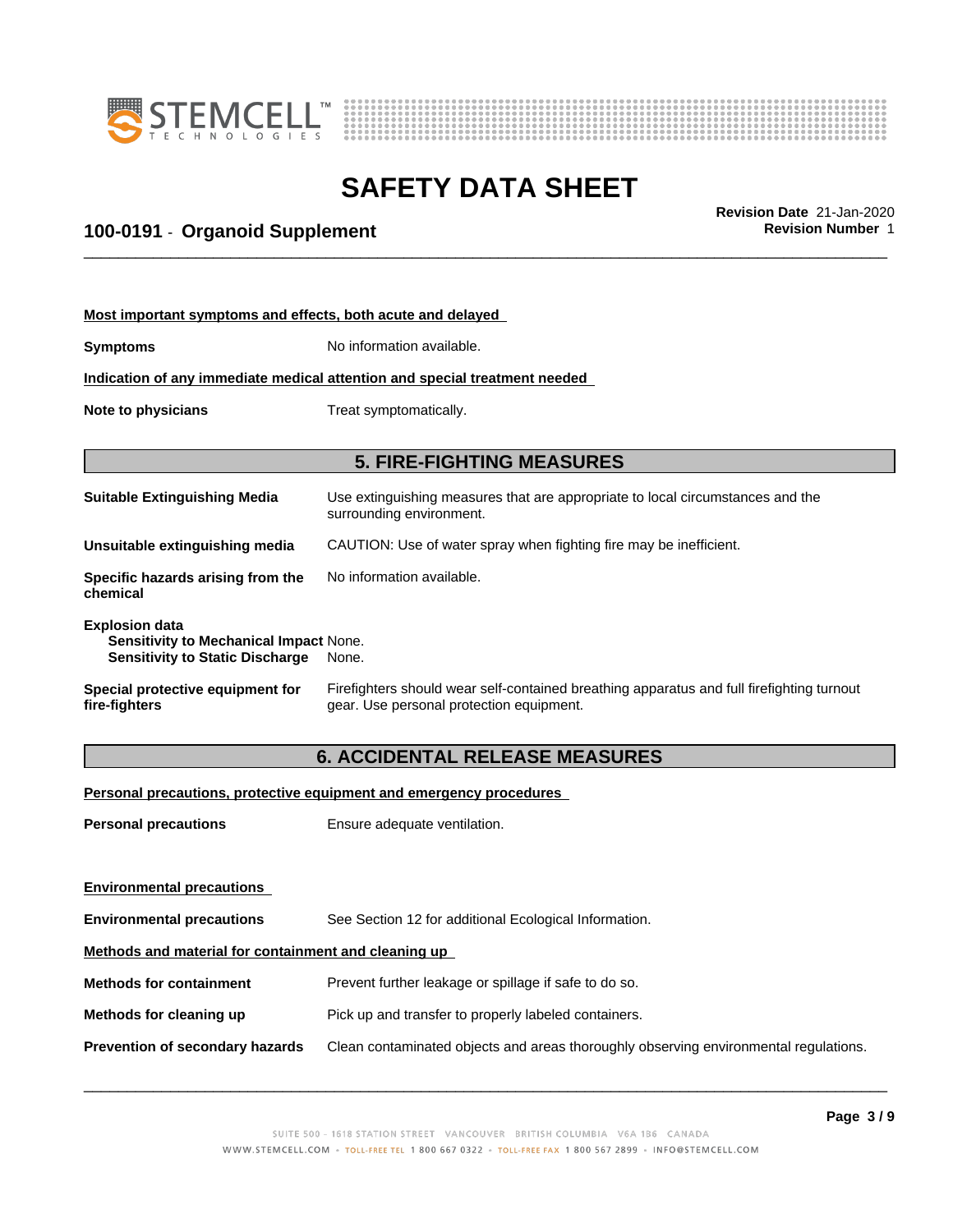



# \_\_\_\_\_\_\_\_\_\_\_\_\_\_\_\_\_\_\_\_\_\_\_\_\_\_\_\_\_\_\_\_\_\_\_\_\_\_\_\_\_\_\_\_\_\_\_\_\_\_\_\_\_\_\_\_\_\_\_\_\_\_\_\_\_\_\_\_\_\_\_\_\_\_\_\_\_\_\_\_\_\_\_\_\_\_\_\_\_\_\_\_\_ **Revision Date** 21-Jan-2020 **100-0191** - **Organoid Supplement Revision Number** 1

|                                                              | 7. HANDLING AND STORAGE                                                                                                                                                                                                                                                                                                                                                                                                            |
|--------------------------------------------------------------|------------------------------------------------------------------------------------------------------------------------------------------------------------------------------------------------------------------------------------------------------------------------------------------------------------------------------------------------------------------------------------------------------------------------------------|
| <b>Precautions for safe handling</b>                         |                                                                                                                                                                                                                                                                                                                                                                                                                                    |
| Advice on safe handling                                      | Handle in accordance with good industrial hygiene and safety practice.                                                                                                                                                                                                                                                                                                                                                             |
| Conditions for safe storage, including any incompatibilities |                                                                                                                                                                                                                                                                                                                                                                                                                                    |
| <b>Storage Conditions</b>                                    | Keep containers tightly closed in a dry, cool and well-ventilated place.                                                                                                                                                                                                                                                                                                                                                           |
|                                                              | 8. EXPOSURE CONTROLS/PERSONAL PROTECTION                                                                                                                                                                                                                                                                                                                                                                                           |
| <b>Control parameters</b>                                    |                                                                                                                                                                                                                                                                                                                                                                                                                                    |
| <b>Exposure Limits</b>                                       | This product, as supplied, does not contain any hazardous materials with occupational<br>exposure limits established by the region specific regulatory bodies.                                                                                                                                                                                                                                                                     |
| Appropriate engineering controls                             |                                                                                                                                                                                                                                                                                                                                                                                                                                    |
| <b>Engineering controls</b>                                  | Showers<br>Eyewash stations<br>Ventilation systems.                                                                                                                                                                                                                                                                                                                                                                                |
|                                                              | Individual protection measures, such as personal protective equipment                                                                                                                                                                                                                                                                                                                                                              |
| <b>Eye/face protection</b>                                   | No special protective equipment required.                                                                                                                                                                                                                                                                                                                                                                                          |
| Skin and body protection                                     | No special protective equipment required.                                                                                                                                                                                                                                                                                                                                                                                          |
| <b>Respiratory protection</b>                                | No protective equipment is needed under normal use conditions. If exposure limits are<br>exceeded or irritation is experienced, ventilation and evacuation may be required.                                                                                                                                                                                                                                                        |
| <b>Other protection</b>                                      | This product contains material derived from human plasma. Donors have been tested and<br>found negative for HIV-1 and -2, hepatitis B, and hepatitis C prior to donation. However, this<br>product should be considered potentially infectious. Use controls and personal protection<br>appropriate for biohazardous infectious materials, as described in: Canadian Biosafety<br>Standards and Guidelines (CBSG), Second Edition. |
| <b>General hygiene considerations</b>                        | Handle in accordance with good industrial hygiene and safety practice.                                                                                                                                                                                                                                                                                                                                                             |
|                                                              |                                                                                                                                                                                                                                                                                                                                                                                                                                    |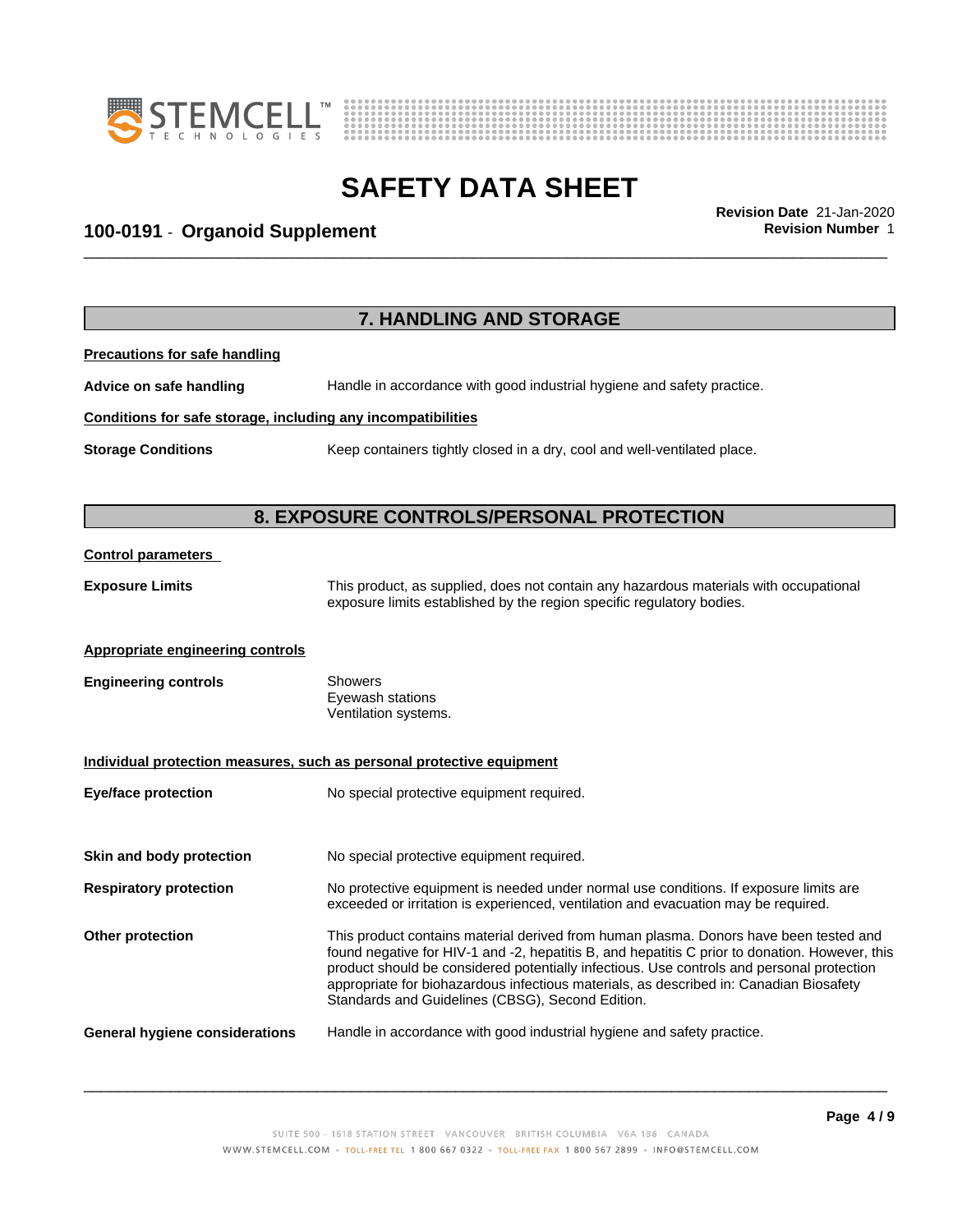



# \_\_\_\_\_\_\_\_\_\_\_\_\_\_\_\_\_\_\_\_\_\_\_\_\_\_\_\_\_\_\_\_\_\_\_\_\_\_\_\_\_\_\_\_\_\_\_\_\_\_\_\_\_\_\_\_\_\_\_\_\_\_\_\_\_\_\_\_\_\_\_\_\_\_\_\_\_\_\_\_\_\_\_\_\_\_\_\_\_\_\_\_\_ **Revision Date** 21-Jan-2020 **100-0191** - **Organoid Supplement Revision Number** 1

### **9. PHYSICAL AND CHEMICAL PROPERTIES**

| Information on basic physical and chemical properties |                          |                  |
|-------------------------------------------------------|--------------------------|------------------|
| <b>Physical state</b>                                 | Liquid                   |                  |
| Appearance                                            | Clear                    |                  |
| Color                                                 | red                      |                  |
| Odor                                                  | No information available |                  |
| Odor threshold                                        | No information available |                  |
| <b>Property</b>                                       | Values                   | Remarks • Method |
| рH                                                    | No data available        | None known       |
| Melting point / freezing point                        | No data available        | None known       |
| Boiling point / boiling range                         | No data available        | None known       |
| <b>Flash point</b>                                    | No data available        | None known       |
| <b>Evaporation rate</b>                               | No data available        | None known       |
| Flammability (solid, gas)                             | No data available        | None known       |
| <b>Flammability Limit in Air</b>                      |                          | None known       |
| <b>Upper flammability limit:</b>                      | No data available        |                  |
| Lower flammability limit:                             | No data available        |                  |
| Vapor pressure                                        | No data available        | None known       |
| <b>Vapor density</b>                                  | No data available        | None known       |
| <b>Relative density</b>                               | No data available        | None known       |
| <b>Water solubility</b>                               | No data available        | None known       |
| Solubility in other solvents                          | No data available        | None known       |
| <b>Partition coefficient</b>                          | No data available        | None known       |
| <b>Autoignition temperature</b>                       | No data available        | None known       |
| <b>Decomposition temperature</b>                      | No data available        | None known       |
| <b>Kinematic viscosity</b>                            | No data available        | None known       |
| <b>Dynamic viscosity</b>                              | No data available        | None known       |
| <b>Explosive properties</b>                           | No information available |                  |
| <b>Oxidizing properties</b>                           | No information available |                  |
| <b>Other Information</b>                              |                          |                  |
| Softening point                                       | No information available |                  |
| <b>Molecular weight</b>                               | No information available |                  |
| <b>Molecular formula</b>                              | No information available |                  |
| <b>VOC Content (%)</b>                                | No information available |                  |
| <b>Liquid Density</b>                                 | No information available |                  |
| <b>Bulk density</b>                                   | No information available |                  |
|                                                       |                          |                  |

#### **Remarks** • Method

## **10. STABILITY AND REACTIVITY**

| <b>Reactivity</b>                  | No information available.       |
|------------------------------------|---------------------------------|
| <b>Chemical stability</b>          | Stable under normal conditions. |
| Possibility of hazardous reactions | None under normal processing.   |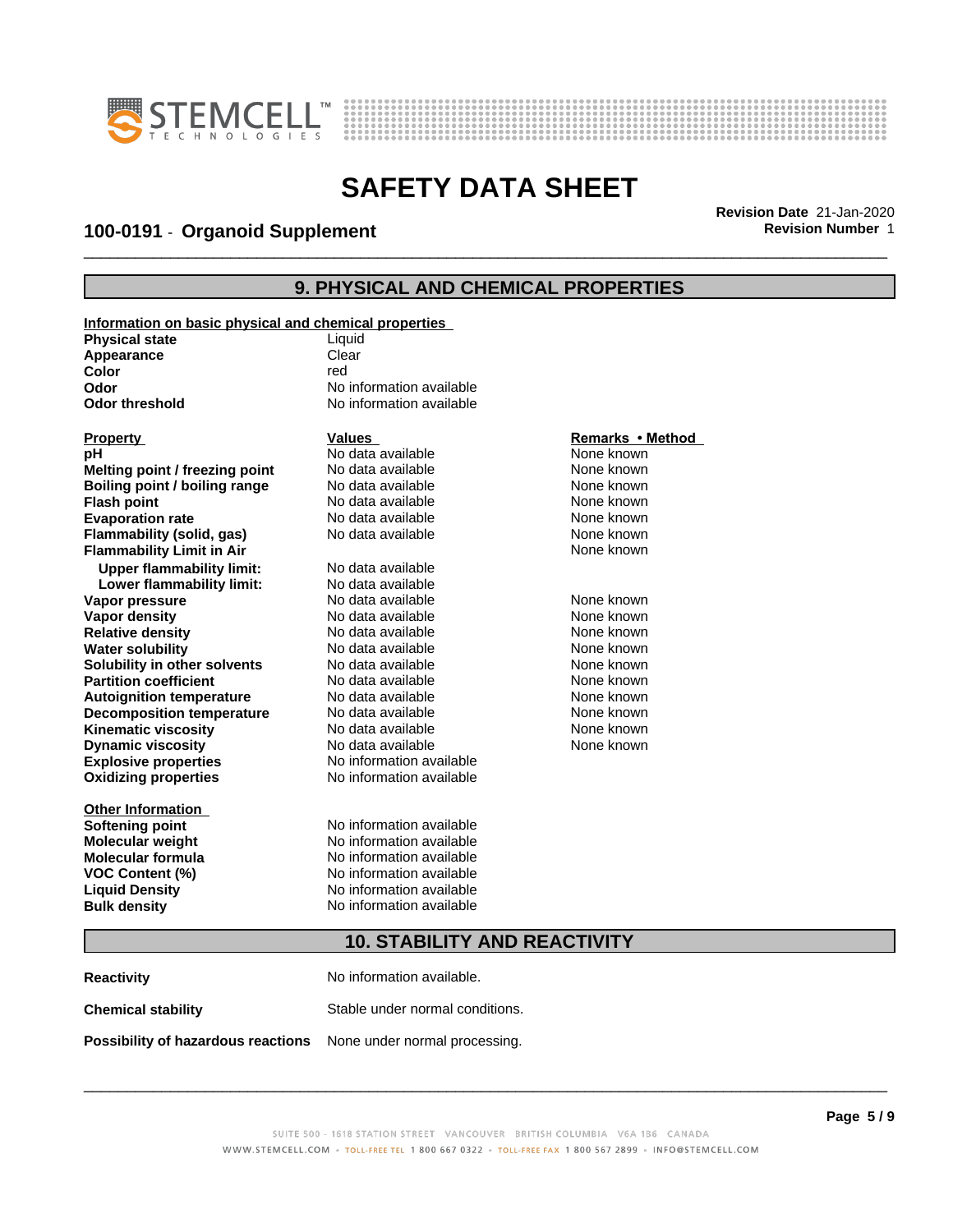



# \_\_\_\_\_\_\_\_\_\_\_\_\_\_\_\_\_\_\_\_\_\_\_\_\_\_\_\_\_\_\_\_\_\_\_\_\_\_\_\_\_\_\_\_\_\_\_\_\_\_\_\_\_\_\_\_\_\_\_\_\_\_\_\_\_\_\_\_\_\_\_\_\_\_\_\_\_\_\_\_\_\_\_\_\_\_\_\_\_\_\_\_\_ **Revision Date** 21-Jan-2020 **100-0191** - **Organoid Supplement Revision Number** 1

| <b>Conditions to avoid</b> | None known based on information supplied. |
|----------------------------|-------------------------------------------|
|                            |                                           |

**Incompatible materials** None known based on information supplied.

**Hazardous decomposition products** None known based on information supplied.

### **11. TOXICOLOGICAL INFORMATION**

#### **Information on likely routes of exposure**

**Product Information**

| Specific test data for the substance or mixture is not available. |
|-------------------------------------------------------------------|
| Specific test data for the substance or mixture is not available. |
| Specific test data for the substance or mixture is not available. |
| Specific test data for the substance or mixture is not available. |
|                                                                   |

#### **<u>Symptoms related to the physical, chemical and toxicological characteristics</u>**

**Symptoms** No information available.

#### **Numerical measures of toxicity**

#### **Acute toxicity**

**Unknown acute toxicity** 20 % of the mixture consists of ingredient(s) of unknown toxicity 20 % of the mixture consists of ingredient(s) of unknown acute oral toxicity 20 % of the mixture consists of ingredient(s) of unknown acute dermal toxicity 20 % of the mixture consists of ingredient(s) of unknown acute inhalation toxicity (gas) 20 % of the mixture consists of ingredient(s) of unknown acute inhalation toxicity (vapor) 20 % of the mixture consists of ingredient(s) of unknown acute inhalation toxicity (dust/mist)

#### **Delayed and immediate effects as well as chronic effects from short and long-term exposure**

| <b>Skin corrosion/irritation</b>         | No information available. |
|------------------------------------------|---------------------------|
| Serious eye damage/eye irritation        | No information available. |
| <b>Respiratory or skin sensitization</b> | No information available. |
| Germ cell mutagenicity                   | No information available. |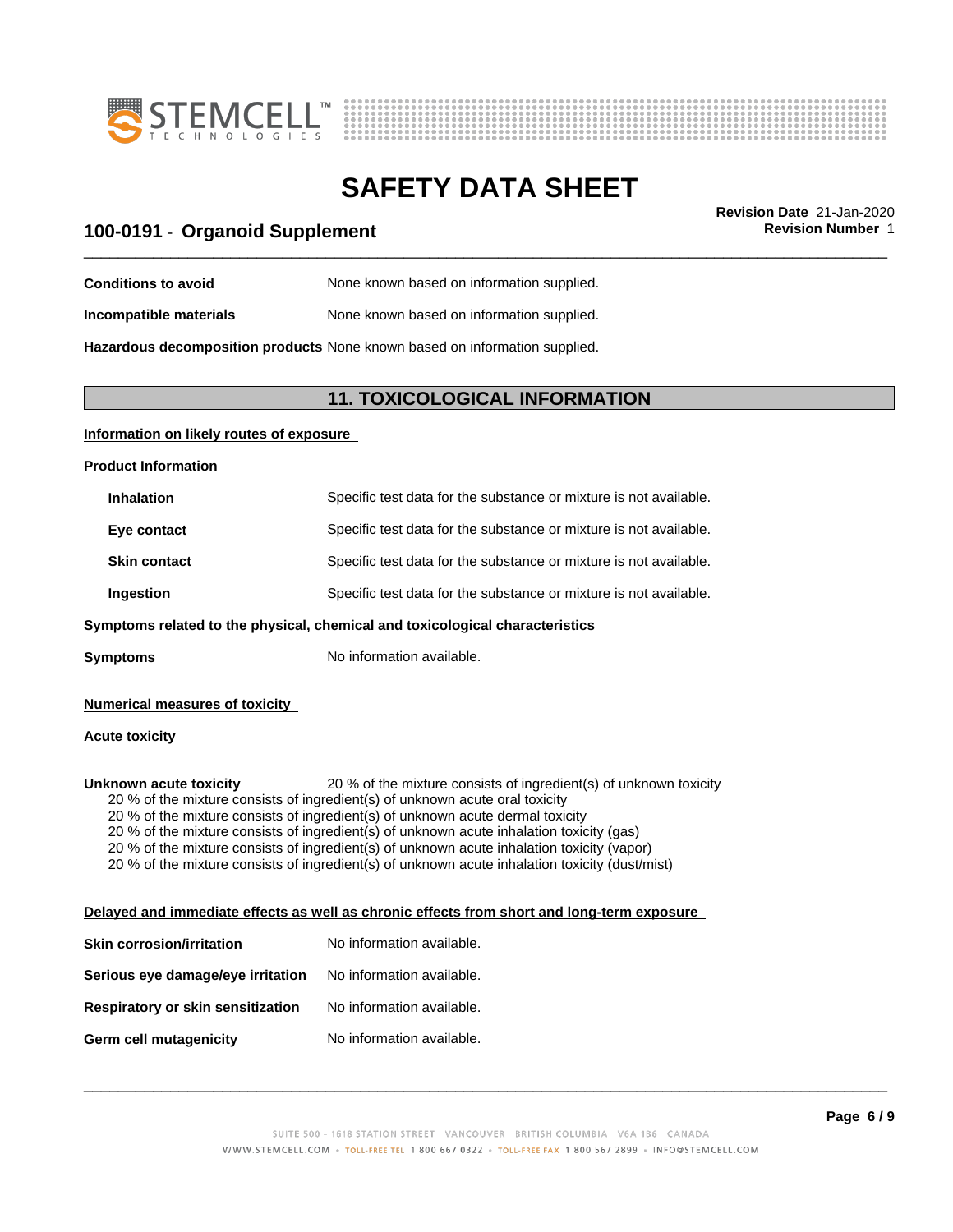



# \_\_\_\_\_\_\_\_\_\_\_\_\_\_\_\_\_\_\_\_\_\_\_\_\_\_\_\_\_\_\_\_\_\_\_\_\_\_\_\_\_\_\_\_\_\_\_\_\_\_\_\_\_\_\_\_\_\_\_\_\_\_\_\_\_\_\_\_\_\_\_\_\_\_\_\_\_\_\_\_\_\_\_\_\_\_\_\_\_\_\_\_\_ **Revision Date** 21-Jan-2020 **100-0191** - **Organoid Supplement Revision Number** 1

| Carcinogenicity                 | No information available. |
|---------------------------------|---------------------------|
| <b>Reproductive toxicity</b>    | No information available. |
| <b>STOT - single exposure</b>   | No information available. |
| <b>STOT - repeated exposure</b> | No information available. |
| <b>Aspiration hazard</b>        | No information available. |

## **12. ECOLOGICAL INFORMATION**

| <b>Ecotoxicity</b>            |                                    |
|-------------------------------|------------------------------------|
| Persistence and degradability | No information available.          |
| <b>Bioaccumulation</b>        | There is no data for this product. |
| Other adverse effects         | No information available.          |

## **13. DISPOSAL CONSIDERATIONS**

| Waste treatment methods                |                                                                                                                    |
|----------------------------------------|--------------------------------------------------------------------------------------------------------------------|
| Waste from residues/unused<br>products | Dispose of in accordance with local regulations. Dispose of waste in accordance with<br>environmental legislation. |
| <b>Contaminated packaging</b>          | Do not reuse empty containers.                                                                                     |

## **14. TRANSPORT INFORMATION**

| <b>DOT</b> | Not regulated |
|------------|---------------|
| <b>TDG</b> | Not regulated |
| <b>MEX</b> | Not regulated |
| ICAO (air) | Not regulated |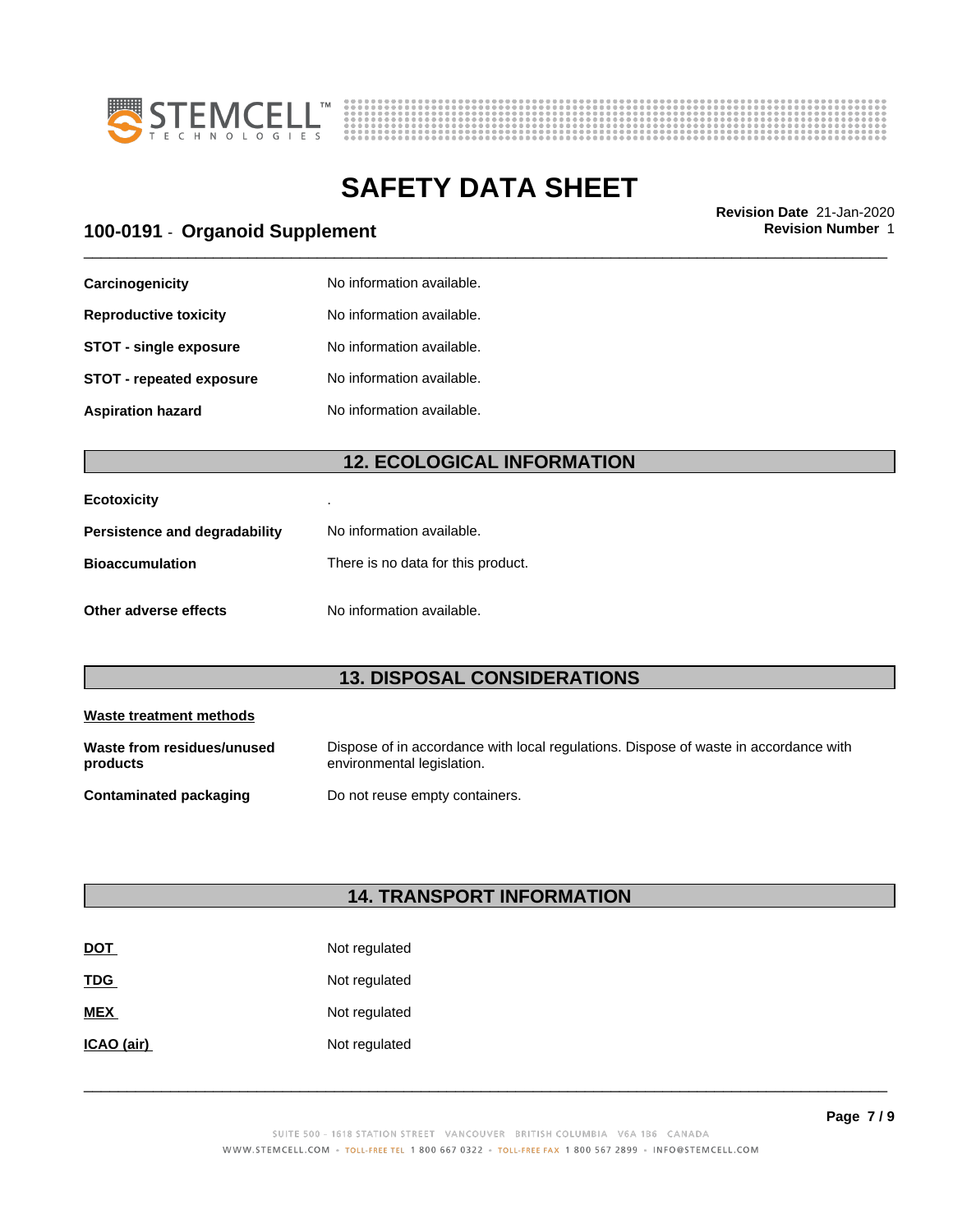



\_\_\_\_\_\_\_\_\_\_\_\_\_\_\_\_\_\_\_\_\_\_\_\_\_\_\_\_\_\_\_\_\_\_\_\_\_\_\_\_\_\_\_\_\_\_\_\_\_\_\_\_\_\_\_\_\_\_\_\_\_\_\_\_\_\_\_\_\_\_\_\_\_\_\_\_\_\_\_\_\_\_\_\_\_\_\_\_\_\_\_\_\_ **Revision Date** 21-Jan-2020 **100-0191** - **Organoid Supplement Revision Number** 1

| <b>IATA</b> | Not regulated |
|-------------|---------------|
| <b>IMDG</b> | Not regulated |
| <b>RID</b>  | Not regulated |
| <b>ADR</b>  | Not regulated |
| <b>ADN</b>  | Not regulated |

### **15. REGULATORY INFORMATION**

| <b>International Inventories</b> |                 |
|----------------------------------|-----------------|
| TSCA                             | Does not comply |
| <b>DSL/NDSL</b>                  | Does not comply |
| <b>EINECS/ELINCS</b>             | Does not comply |
| ENCS                             | Does not comply |
| IECSC                            | Does not comply |
| KECL                             | Does not comply |
| PICCS                            | Does not comply |
| AICS                             | Does not comply |
|                                  |                 |

 **Legend:**

 **TSCA** - United States Toxic Substances Control Act Section 8(b) Inventory

 **DSL/NDSL** - Canadian Domestic Substances List/Non-Domestic Substances List

 **EINECS/ELINCS** - European Inventory of Existing Chemical Substances/European List of Notified Chemical Substances

 **ENCS** - Japan Existing and New Chemical Substances

 **IECSC** - China Inventory of Existing Chemical Substances

 **KECL** - Korean Existing and Evaluated Chemical Substances

 **PICCS** - Philippines Inventory of Chemicals and Chemical Substances

 **AICS** - Australian Inventory of Chemical Substances

#### **US Federal Regulations**

#### **SARA 313**

Section 313 of Title III of the Superfund Amendments and Reauthorization Act of 1986 (SARA). This product does not contain any chemicals which are subject to the reporting requirements of the Act and Title 40 of the Code of Federal Regulations, Part 372.

### **SARA 311/312 Hazard Categories**

| <b>Acute health hazard</b>        | N٥ |
|-----------------------------------|----|
| <b>Chronic Health Hazard</b>      | No |
| Fire hazard                       | N٥ |
| Sudden release of pressure hazard | N٥ |
| <b>Reactive Hazard</b>            | Nο |

#### **CWA (Clean WaterAct)**

This product does not contain any substances regulated as pollutants pursuant to the Clean Water Act (40 CFR 122.21 and 40 CFR 122.42).